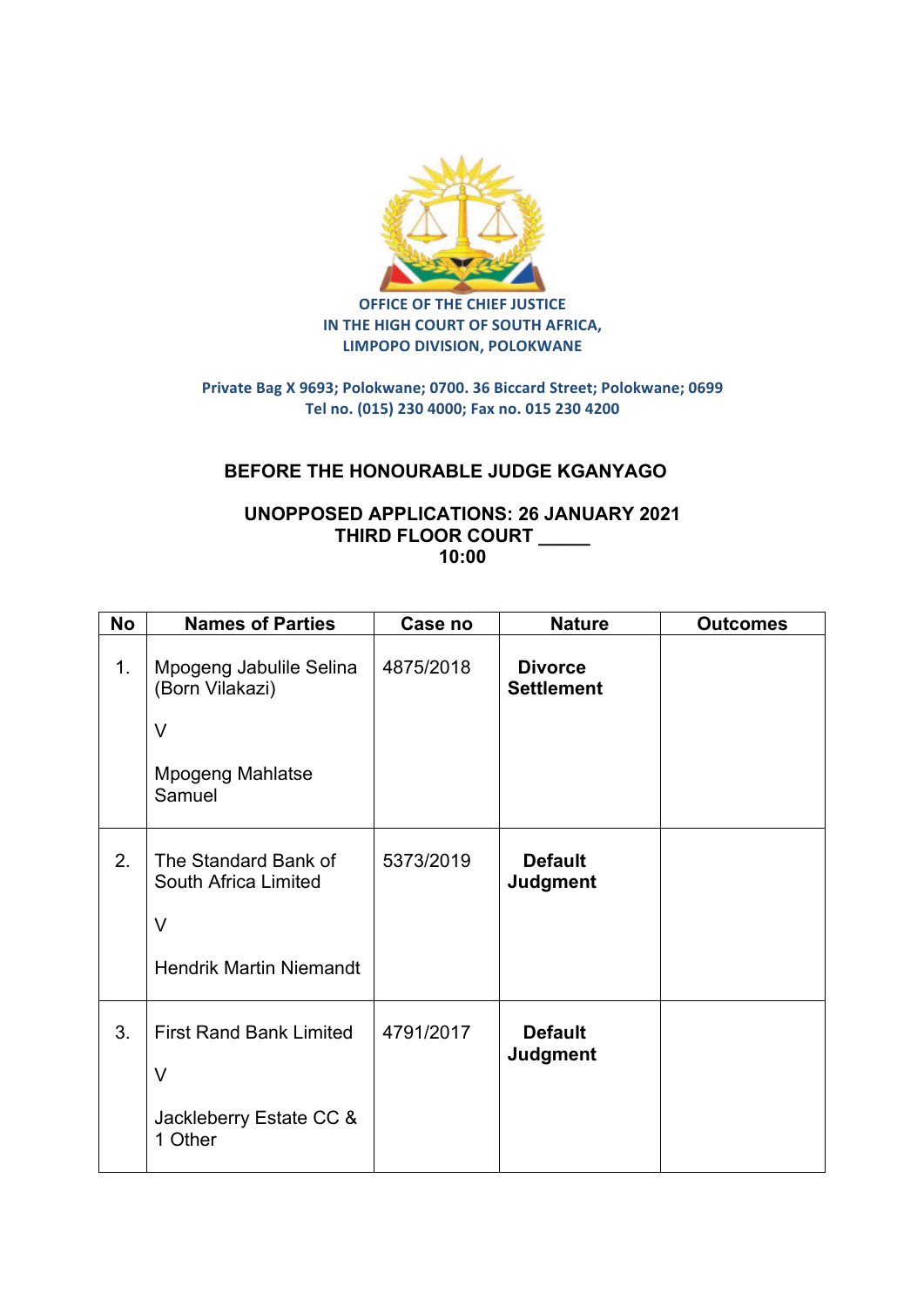| 4. | <b>Small Enterprise</b><br><b>Financial Agency</b><br>$\vee$                                            | 892/2020  | <b>Default</b><br><b>Judgment</b> |  |
|----|---------------------------------------------------------------------------------------------------------|-----------|-----------------------------------|--|
|    | Magitax LTD & 3 Others                                                                                  |           |                                   |  |
| 5. | Mercedes-Benz Financial<br><b>Services South Africa</b><br>(PTY) LTD<br>$\vee$                          | 3131/2020 | <b>Default</b><br><b>Judgment</b> |  |
|    | Mankwe Selina Mabotja                                                                                   |           |                                   |  |
| 6. | Mercedes-Benz Financial<br><b>Services South Africa</b><br>(PTY) LTD<br>$\vee$                          | 4072/2020 | <b>Default</b><br><b>Judgment</b> |  |
|    | Davhula Phumudzo<br>Nyathela                                                                            |           |                                   |  |
| 7. | The Standard Bank of<br>South Africa Limited<br>$\vee$                                                  | 3707/2019 | <b>Default</b><br><b>Judgment</b> |  |
|    | Hendry Denewo Mashigo                                                                                   |           |                                   |  |
| 8. | <b>Standard Bank of South</b><br><b>Africa Limited</b><br>$\vee$<br><b>Thivhileli Mamikie</b><br>Mabasa | 7451/2018 | <b>Default</b><br><b>Judgment</b> |  |
|    |                                                                                                         |           |                                   |  |
| 9. | Destrimix (PTY) LTD T/A<br>Noordchem<br>V                                                               | 2566/2020 | <b>Default</b><br><b>Judgment</b> |  |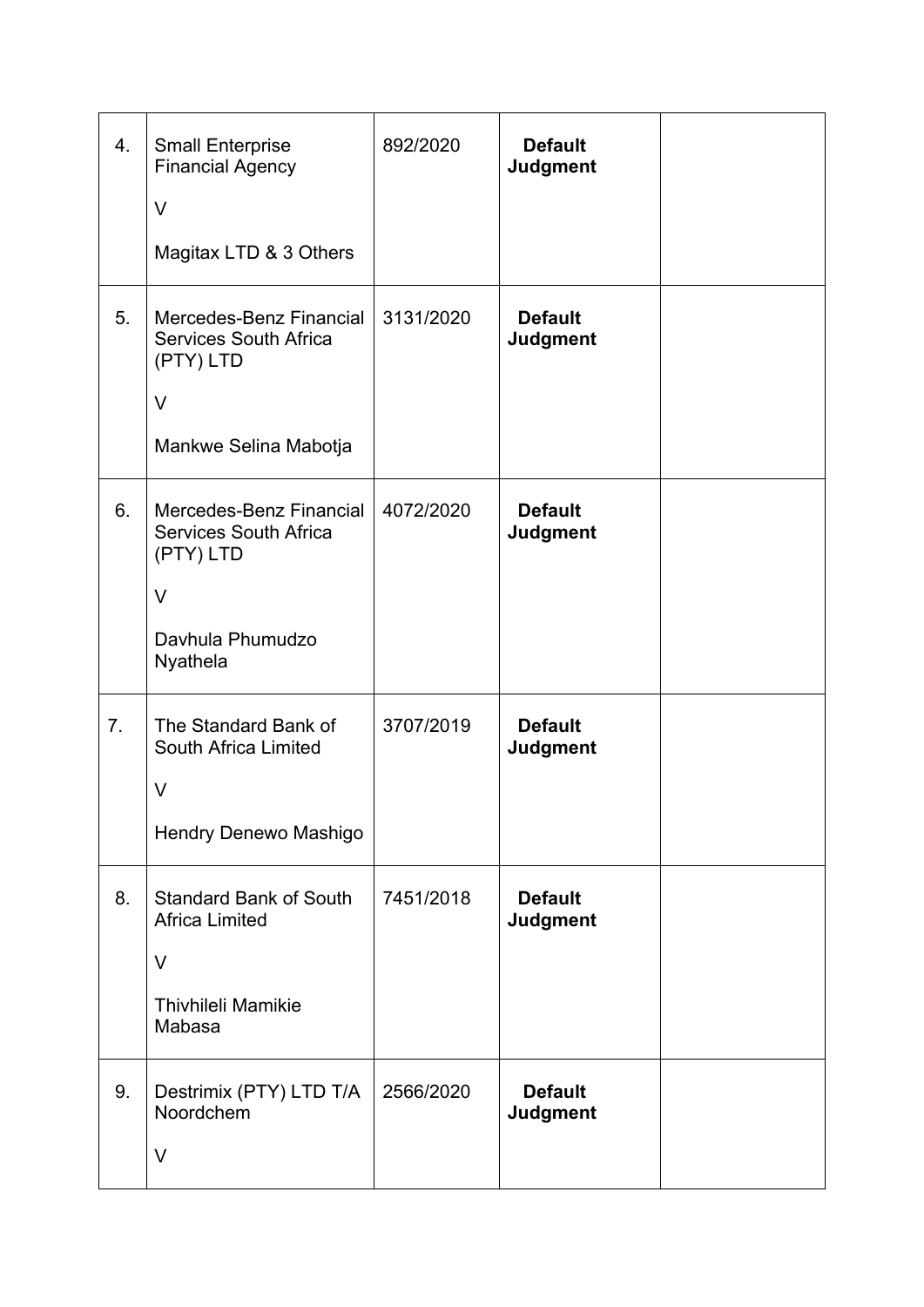|     | Mesina Agri (PTY) LTD &<br>1 Other                                                       |             |                                      |  |
|-----|------------------------------------------------------------------------------------------|-------------|--------------------------------------|--|
| 10. | <b>Firstrand Bank Limited</b><br>$\vee$<br>Kagiso Emmanuel<br>Moletsane                  | 8050/2019   | <b>Default</b><br><b>Judgment</b>    |  |
| 11. | Jack Ernest Trevena N.O.<br>& 1 Other<br>$\vee$<br><b>Charles Matsea Teka</b>            | 4152/2020   | <b>Summary</b><br><b>Judgment</b>    |  |
| 12. | The Standard Bank of<br>South Africa Limited<br>$\vee$<br>Happy Jimmy Mnisi & 1<br>Other | 543/2018    | Rule 46                              |  |
| 13. | <b>Firstrand Bank Limited</b><br>V<br><b>Wayne Birch</b>                                 | B 6130/2020 | <b>Payment</b>                       |  |
| 14. | Zola Vuyiswa Ngendane<br>$\vee$<br>Leswika Women<br>Investments (PTY) LTD                | 572/2020    | <b>Payment</b>                       |  |
| 15. | George Pieter Van Dyk                                                                    | 6220/2020   | <b>Voluntary</b><br><b>Surrender</b> |  |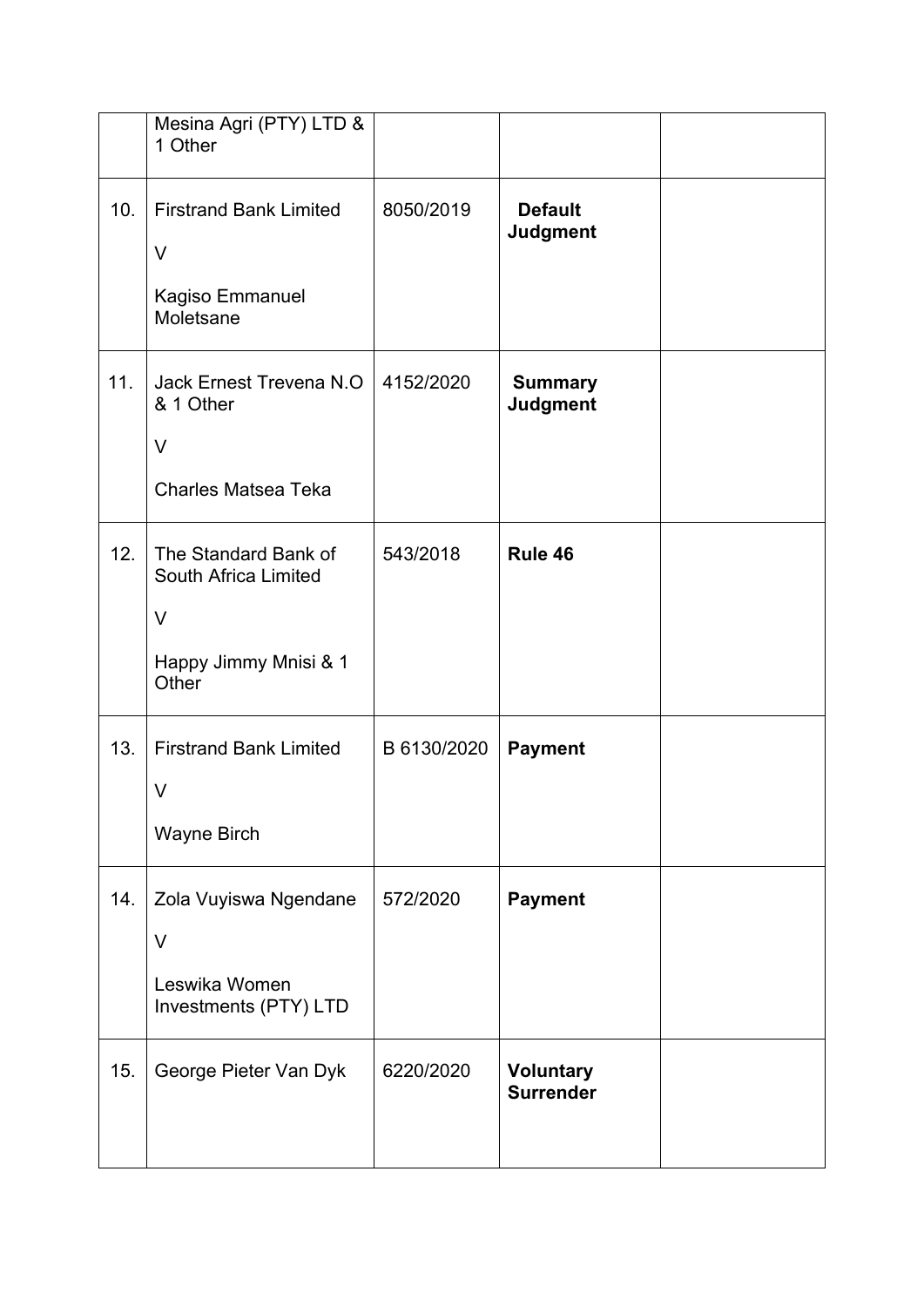| 16. | <b>Firstrand Bank Limited</b><br>$\vee$<br>Zeus Tyres (PTY) LTD &<br>2 Others                                                                                                            | 6085/2020 | <b>Winding Up</b> |  |
|-----|------------------------------------------------------------------------------------------------------------------------------------------------------------------------------------------|-----------|-------------------|--|
| 17. | Sentsho Tlaisego<br>Dorothy obo Katlego<br><b>Bredly Sentsho</b><br>$\vee$<br>The Member of the<br><b>Executive Council for</b><br>Health of the Limpopo<br><b>Provincial Government</b> | 4497/2019 | <b>Compel</b>     |  |
| 18. | Patrick Lesiba Malahlela<br>$\vee$<br>Minister of Police                                                                                                                                 | 1534/2015 | <b>Compel</b>     |  |
| 19. | <b>Capricorn District</b><br>Municipality<br>V<br>Mgababa Travel Agency<br>& 1 Other                                                                                                     | 1199/2020 | <b>Rescission</b> |  |
| 20. | George Seema<br>V<br><b>Legal Practice Council</b>                                                                                                                                       | 5967/2020 | <b>Review</b>     |  |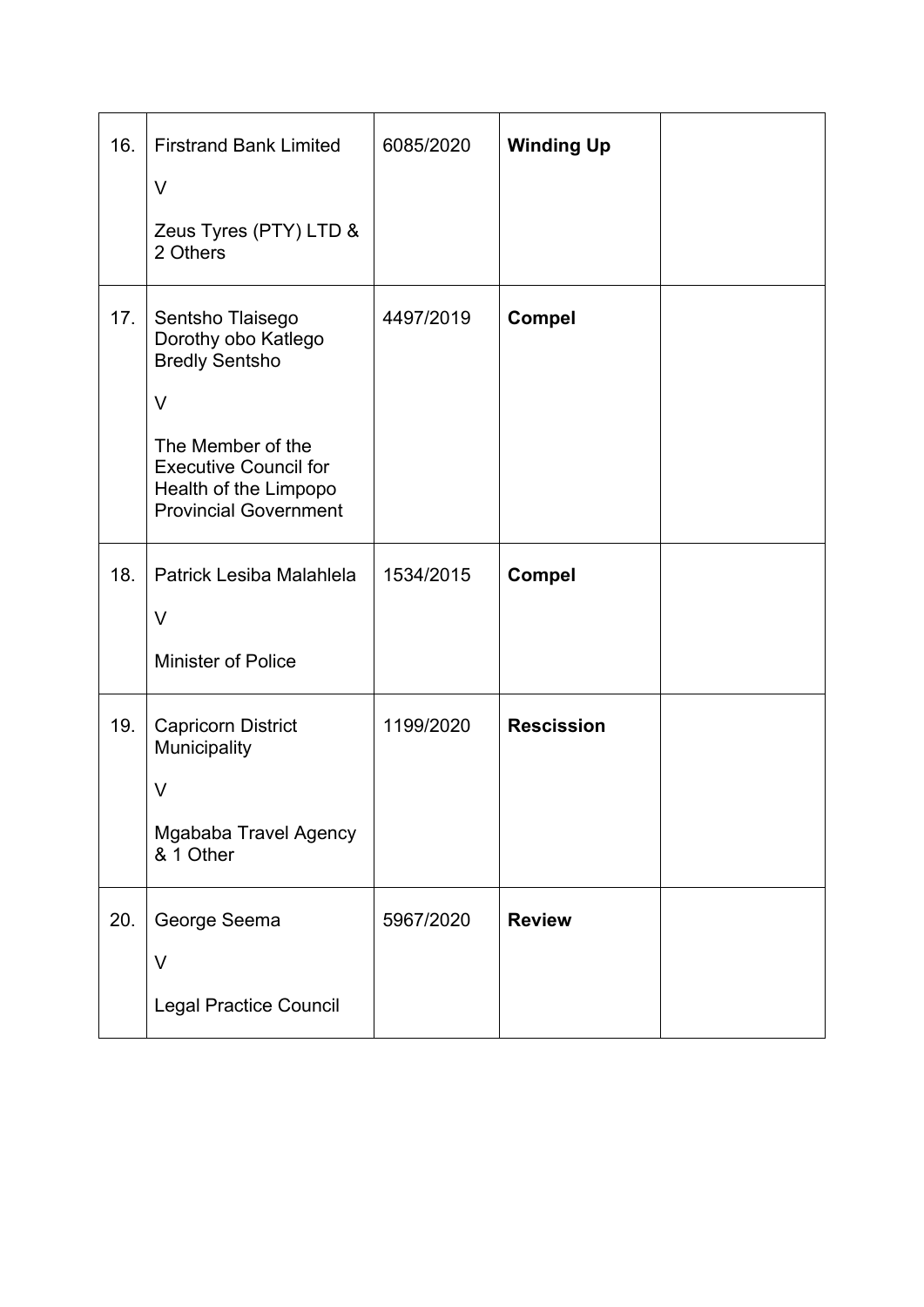| 21. | Marula 4 Farms Business<br>Forum<br>V                                                                                                                  | 6158/2020 | <b>Interdict</b>                   |  |
|-----|--------------------------------------------------------------------------------------------------------------------------------------------------------|-----------|------------------------------------|--|
|     | Makgomo Chrome (PTY)<br>LTD & 5 Others                                                                                                                 |           | (Rule Nisi)                        |  |
| 22. | Mahlo Matsatsi Martha<br>obo Mphapa Milford<br>Sebashe<br>V<br><b>Road Accident Fund</b>                                                               | 5604/2020 | <b>Curator Ad</b><br><b>Litem</b>  |  |
| 23. | Mashosho Eric Lesiba<br>obo Matseta Matome<br>Mahlatse<br>V<br>The MEC for Health<br>Polokwane Province & 1<br>Other                                   | 3090/2018 | <b>Condonation</b>                 |  |
| 24. | Leon Ian Retief<br>V<br><b>Standard Bank of South</b><br>Africa LTD & 3 Others                                                                         | 4701/2017 | Joinder                            |  |
| 25. | Saviour Association of<br><b>School Governing Bodies</b><br>V<br><b>Member of Executive</b><br>Council Limpopo<br>Department of Education<br>& 1 Other | 5270/2020 | <b>Declaratory</b><br><b>Order</b> |  |